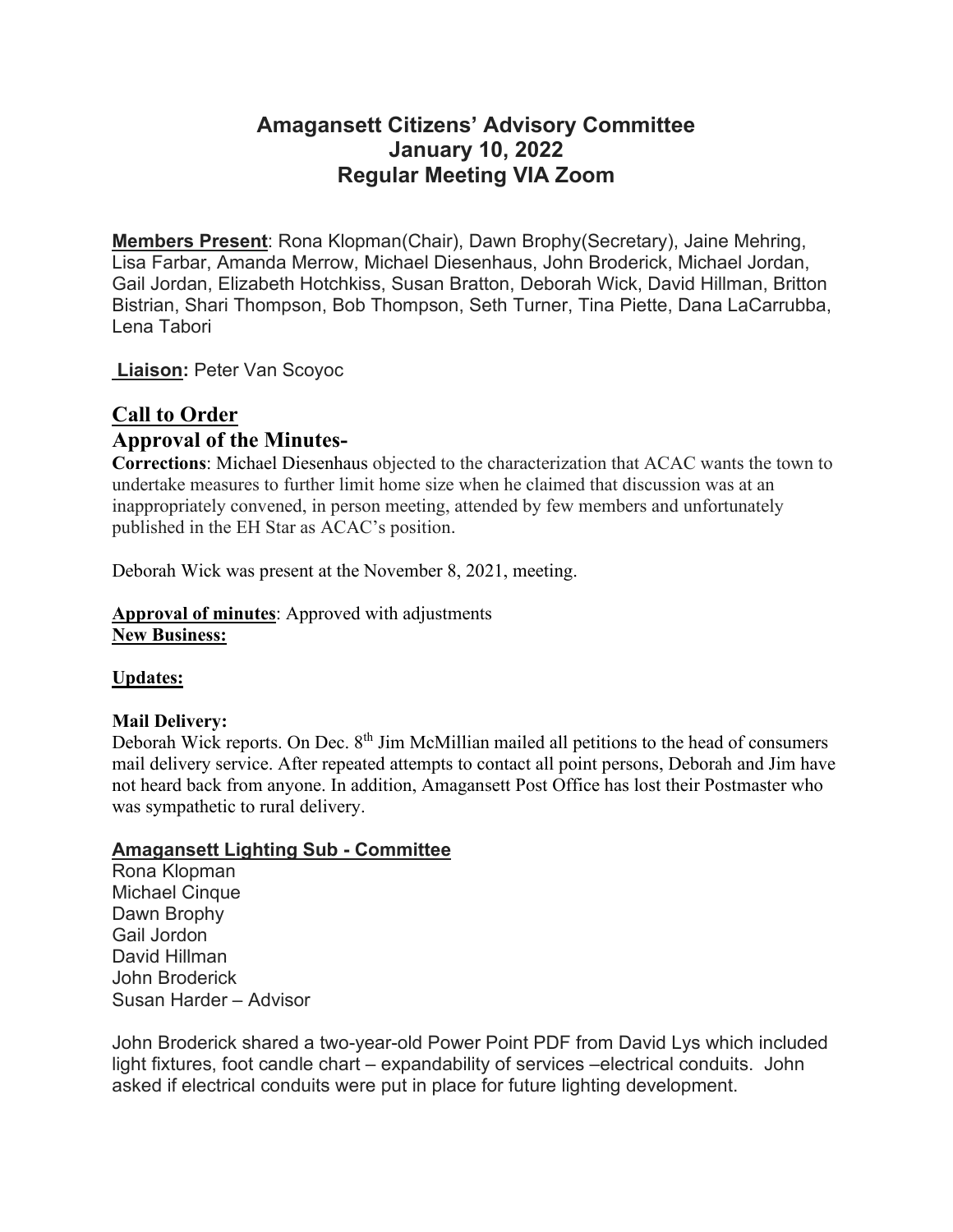Peter Van Scoyoc suggested that the committee look at the updated lighting in Montauk for ideas. Historic cast iron posts with LED lights.

Committee will go ahead and look at parking lot possible lighting improvements and would meet with NYPA (New York Power Authority) engineers to discuss parking lot improvements in the next few months. Security cameras in parking lot was suggested. Peter will find out if parking lot can be eligible for NYPA program. First draft of what will be planned would be early spring.

# **Upcoming Work Session** – **Peter Van Scoyoc**

## **Work Session**

-Beach operations recap for 2021 season. Beach Advisory Committee will be making recommendations for 2022.

-17 Hawthorne – UR map modification request.

-Update on Emergency Communications Stage 2 State Environmental Review Act. -Steve Lynch –stated that hedges along sidewalks on Montauk Highway that are interfering with pedestrian passage need to be maintained by homeowners. Homeowners will receive a notification stating a period to correct situation. Old Montauk Highway hedges are a problem also.

## **Covid – 19 update**

Jan. 9<sup>th</sup> 33 percent positivity rate from Oct. 2021. EHT has high vaccination rate. Rates should drop off after holidays

**Over Clearing**: Town focusing on New Construction over clearing. Residents can call code enforcement for protentional violations.

**Solar Panels-** New highway dept. building roof going up, Peter will check if solar panels are included.

#### **Building Dept. reports:**

Total Permits from 2021 are 2,003, up from 1,600. Ann is projecting 2022 will be back to 1,600.

New Home Permits in 2021 is 188. 83 permits in 2019. New home permits average has been around 100.

C of O permits is slightly up. Letters of Buildability (certified that vacant land is buildable) permits doubled. Building inspections are 3,556 inspections in 2021. This is comparable to 2017 numbers and lower then 2016 numbers. Rental registry were 1,300 permits -2year cycle.

**Affordable Housing** – multifamily and other options will be considered. All is on the table.

2 projects now are progressing.

- 395 Pantigo – single family homeownership option.